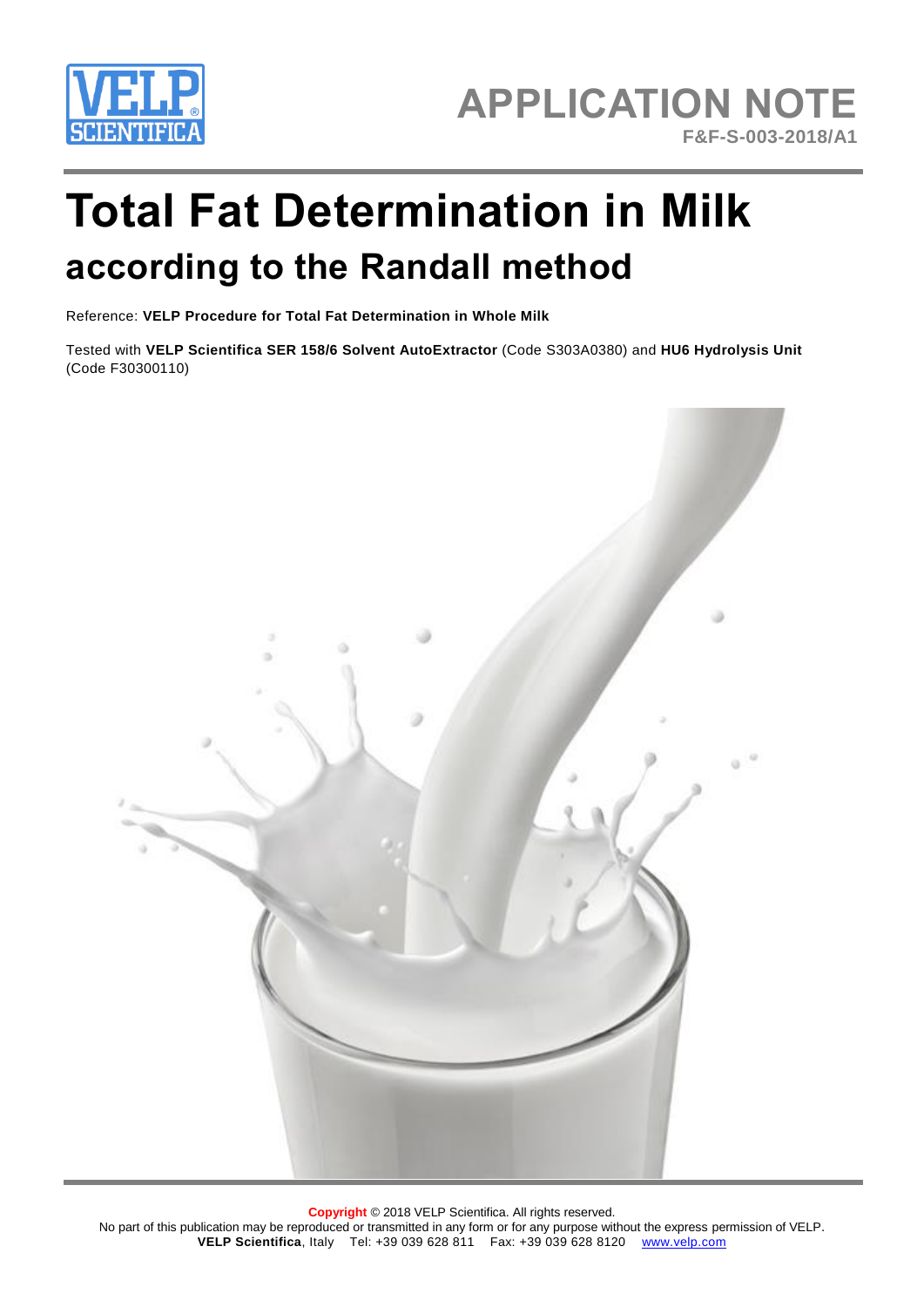

#### **Introduction**

Cow's milk is one of the most consumed drinks in the world, there are several types of milk and they mainly differ in their fat content. Whole milk is sometimes referred to as "regular milk" because the amount of fat in it has not been altered. Skim and 1% milk are produced by removing fat from whole milk.

The Food and Drug Administration (FDA )in the United States, mandates that the milk fat percentage by weight in whole milk should not fall below 3.25 percent. Generally, whole cow milk contains 3.25 to 3.5 percent milk fat, which equals about 8 grams of fat per 8 ounces (237 milliliters) of milk.

# **Fat Determination in Whole milk**

Hot solvent extraction process with SER 158 Series can be summed up in 5 steps, for a fully unattended operation:



During IMMERSION the sample is immersed in boiling solvent. Then the REMOVING step automatically lowers the level of the solvent to below the extraction thimble. During WASHING the condensed solvent flows over the sample and through the thimble to complete the extraction process. The fourth step involves solvent RECOVERY. Approximately 90% of the solvent used is collected in the internal recovery tank. The final step is the COOLING of the extraction cups containing the extracted matter. The cups are raised to prevent burning. The extraction cups containing the extract are placed in a drying oven, cooled in a desiccator and weighed for the extract percentage calculation.

#### **Sample**

Whole milk Fat labeled content: 3.30 %

In order to determine the total fat in Whole milk a direct extraction with solvents is not efficient because a part of lipids is chemically bonded with other components. The determination of the total fat content of these samples, requires a *preliminary hydrolysis* using hydrochloric acid 4 N, followed by filtration and washing, in order to free completely the fat molecules. Then the hydrolyzed sample is ready for the extraction and it can be easily transferred to SER 158 Solvent AutoExtractor avoiding any possible sample loss and ensuring improved accuracy of results (see the following picture).



# **Chemicals and Equipment Required**

- Analytical balance, min. 3 decimals
- Glass sand, 0.4-0.8 mm (Code A00000089)
- Celite 545 (Code A00000097)
- Glass crucibles P1 (Code A00000086)
- Hydrochloric acid 4N

Glassware kit 3 positions for HU 6 kit code A00000085.

- Test tube 250 ml (Code A000000144)
- Glass bottle for waste collector (Code A0000088)
- Glass extraction cups (Code A00000290)
- Viton seals
- Petroleum Ether 40 60 °C as solvent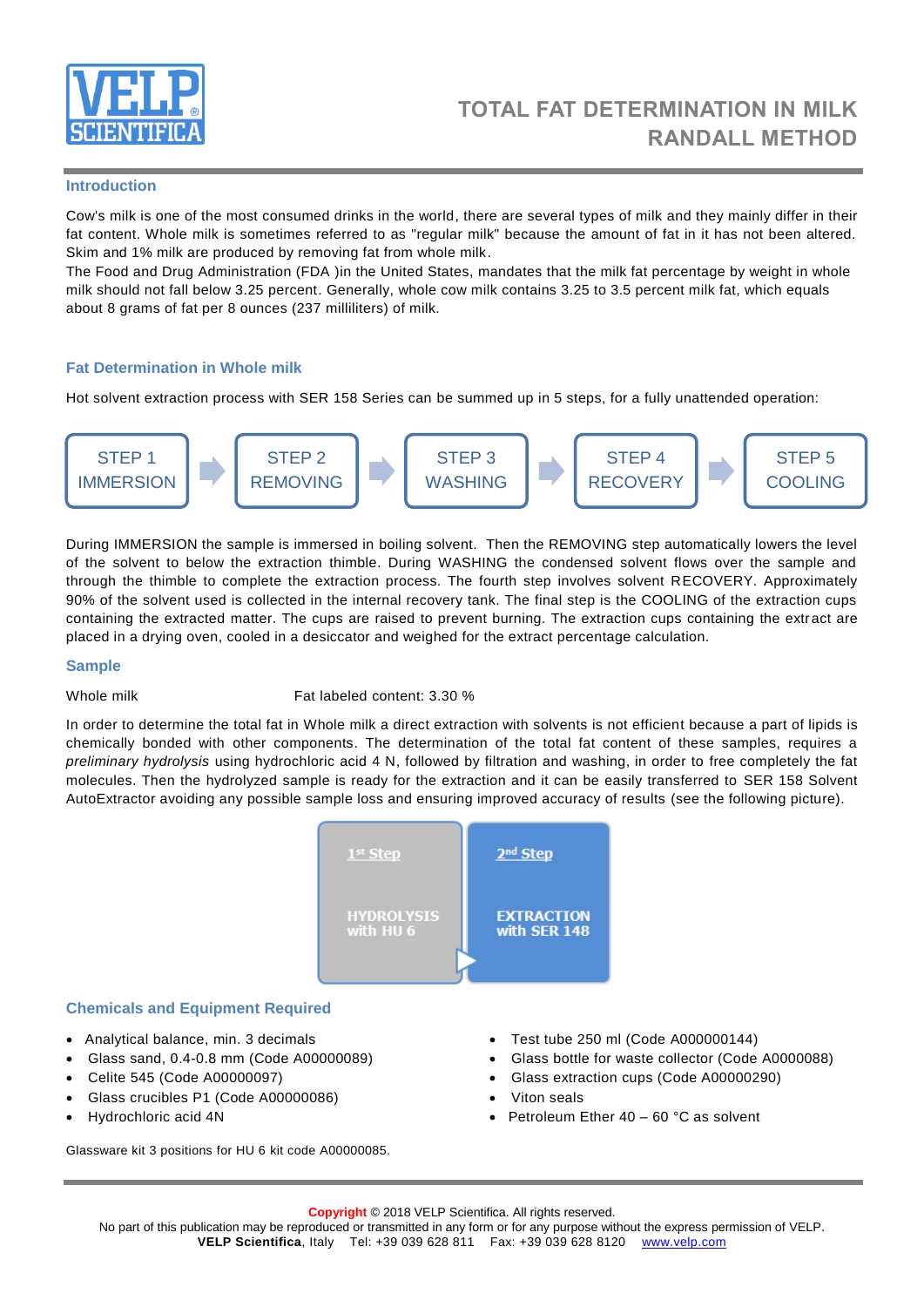

# **Sample Preparation**

Hydrolysis Crucibles Preparation

Put 25 g of glass sand in glass crucibles P1 and 3g of Celite 545: the two layers resulting have not be mixed together otherwise the phase in Celite may bypass the crucible negatively affecting the end result.

### • Sample Preparation in the Test Tube

Put under stirring the Whole milk, weigh 5 g of under stirring sample (*Msample*) and 2 g of Celite 545 in the test tube. In each test tube add 50 ml of 4N hydrochloric acid, shake gently and carefully, and finally add a further 50 ml hydrochloric acid in order to rinse the sample residue that may remain on the walls of the test tube.

Glass Extraction Cups Preparation

Keep the empty glass extraction cups in oven at 105 °C for 1 hour. Cool them in a dessicator and record the accurate weight of the tare (*Mtare*).

# **Hydrolysis Procedure with HU 6**

Place 6 crucibles P1 on the HU6 and connect the aspirating tubes: one side needs to be placed on the sealing ring of the crucible and the other one has to be in contact with the corresponding test tube. Set 170 °C for 30 minutes.

Place the 6 test tubes in the heating block, lower the glassware and activate the vacuum pump.

*In case of foam, add 4 N hydrochloric acid drop by drop inside the test tubes.*

At the end of the procedure, switch off and allow aspiration of the content of the test tubes in the crucible.

Raise the glassware to its maximum point and secure it, by tightening the knob.

Then, add hot water (40-50 °C, about 250 ml) slowly, in order to aspirate all the residues of hydrolysis in the test tubes. Remove the aspirating tubes and the crucibles containing the sample after the washing: mix the layer of hydrolyzed sample with the layer of Celite by using a spatula in order to break any clot.

*Take care to not damage the layer of glass sand.*

This operation helps the sample drying, which must take place in an oven at 105 °C.

If dried test portions will not be immediately extracted, put them in a desiccator, or let the crucibles cool to room temperature and then, mix the layer of hydrolyzed sample and Celite with a spatula to obtain a powdery hydrolyzed.

*Take care not damage the layer of glass sand.*

# **Extraction Procedure with SER 158**

Fix the crucibles with the crucible holders (Code A00000293). The extraction cups containing the crucibles can now be placed on the ultra-fast heating plate of SER 158.

On the ControlPad select "Analysis", and then method "Total fat in milk Powder" including the following parameters:

- Immersion Time: 55 minutes
- Removing Time: 10 minutes

 Recovery Time 30 minutes Cooling Time: 5 minutes

Washing Time: 55 minutes

• Petroleum Ether 40-60 °C, 100 ml

Close the safety guard and add the solvent using the automatic solvent dispensing system SolventXpress™ to minimize exposure to the solvent ensuring operator safety.

Press START to begin the extraction process. At the end of analysis position the extraction cups containing the extract in a drying oven (1 hour at 105 °C), cool them in a desiccator to room temperature and record the accurate weight (*Mtot*).